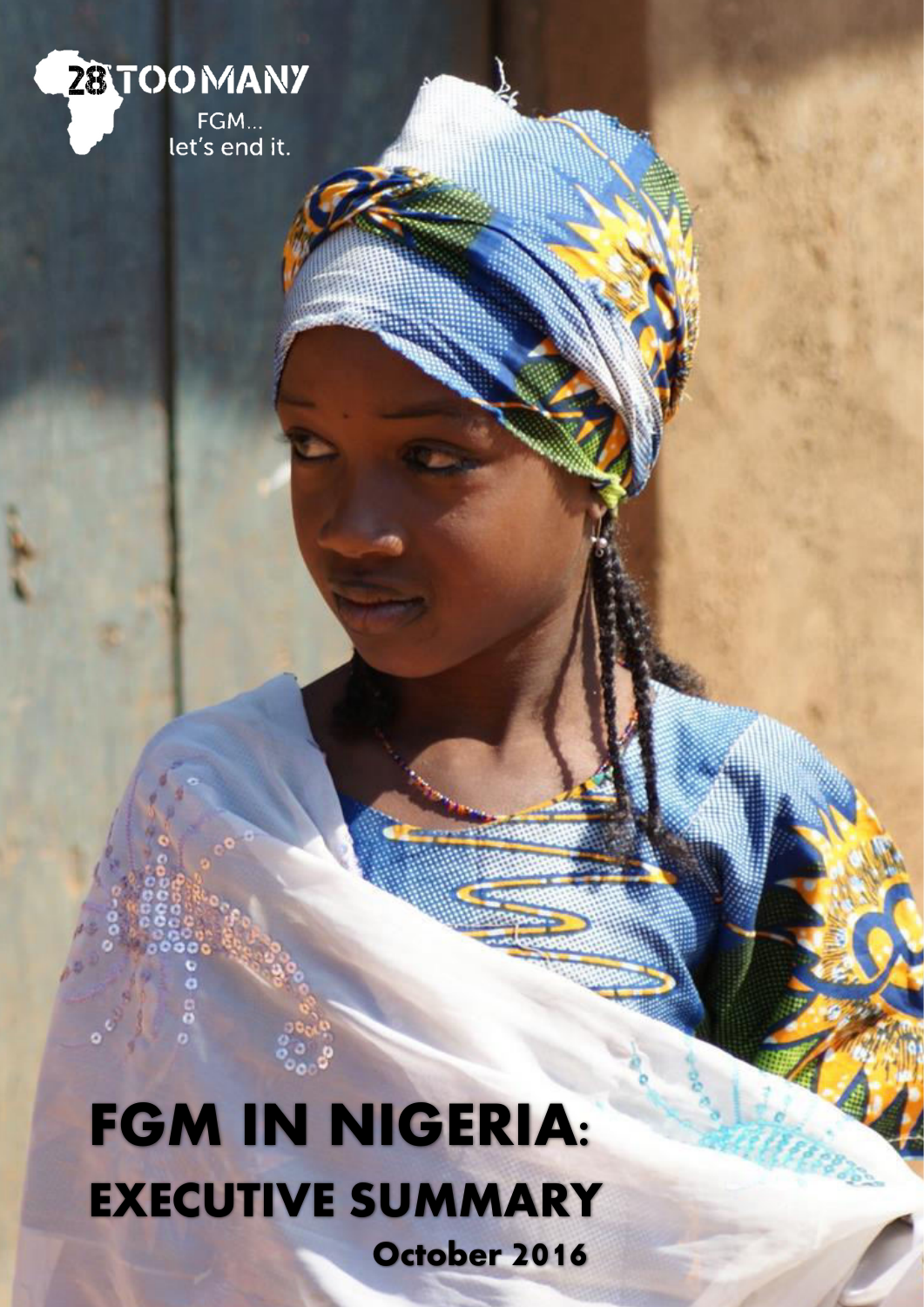

## **COUNTRY PROFILE: FGM IN NIGERIA EXECUTIVE SUMMARY**

October 2016

### 20 million girls and women are estimated to have undergone FGM in Nigeria. This represents 10% of the global total.

(UNICEF, 2013; 2016)

This Country Profile provides comprehensive information on female genital mutilation (FGM) in Nigeria, detailing the current research and discussing the political, anthropological and sociological contexts in which FGM is practised. It also reflects on how to strengthen anti-FGM programmes and accelerate the eradication of this harmful practice. The purpose of this report is to enable those committed to ending FGM, through the information provided, to shape their own policies and practices to create positive, sustainable change. This report also considers FGM in the context of the new Sustainable Development Goals 2015-2030.

In Nigeria the estimated prevalence of FGM among women aged 15 to 49<sup>i</sup> is 24.8% (DHS 2013, p.348). This figure has not changed significantly in recent years. In the DHS 2008 (p.300) it was 29.6%, which meant Nigeria was classified as a 'moderately low prevalence' country by UNICEF (2013, pp.26-7). This 4.8% reduction has now moved it into UNICEF's 'low prevalence countries' classification.

Determining incidence rates of FGM, however, is problematic because the DHS used different methods of measurement in its surveys of 2003, 2008 and 2013. In 2003 the types of cutting distinct to Nigeria – angurya (scraping of tissue surrounding the opening of the vagina) and gishiri (cutting of the vagina), both forms followed by the introduction of herbs or corrosive substances to narrow the vagina – were not taken into account. In 2008 some, but not all, of the research teams did include these forms of FGM under 'Type IV': this had the effect of significantly increasing the prevalence recorded from 19% in 2003 to 29.6% in 2008. In 2013 all teams classified these distinct forms of FGM as Type IV.

Specific practices in relation to FGM and its prevalence vary across all regions, ethnic groups and religions in Nigeria. There is a variation in FGM prevalence according to place of residence, with 32.3% of women living in urban areas having undergone FGM, compared with 19.3% of women living in rural areas. There is also variation across Nigeria's six Zones and 36 states. South East and South West Zones have the highest prevalence (49% and 47.5% respectively). This is further evidenced by Ebonyi State in South East and Osun State in South West having the highest prevalence by state (74.2% and 76.6% respectively). North East is the Zone with the lowest prevalence, at 2.9%, and Katsina (in North West Zone) is the state with the lowest prevalence, at 0.1% (DHS 2013, pp.349-50).

This variation broadly corresponds to the spread of Nigeria's ethnic groups. The Hausa-Fulani, largely based in North East and North West, have an average prevalence of 16.3%, while the

 $^{\text{!}}$  NB: all figures listed in this Executive Summary are for men and women aged 15 to 49, unless otherwise specified.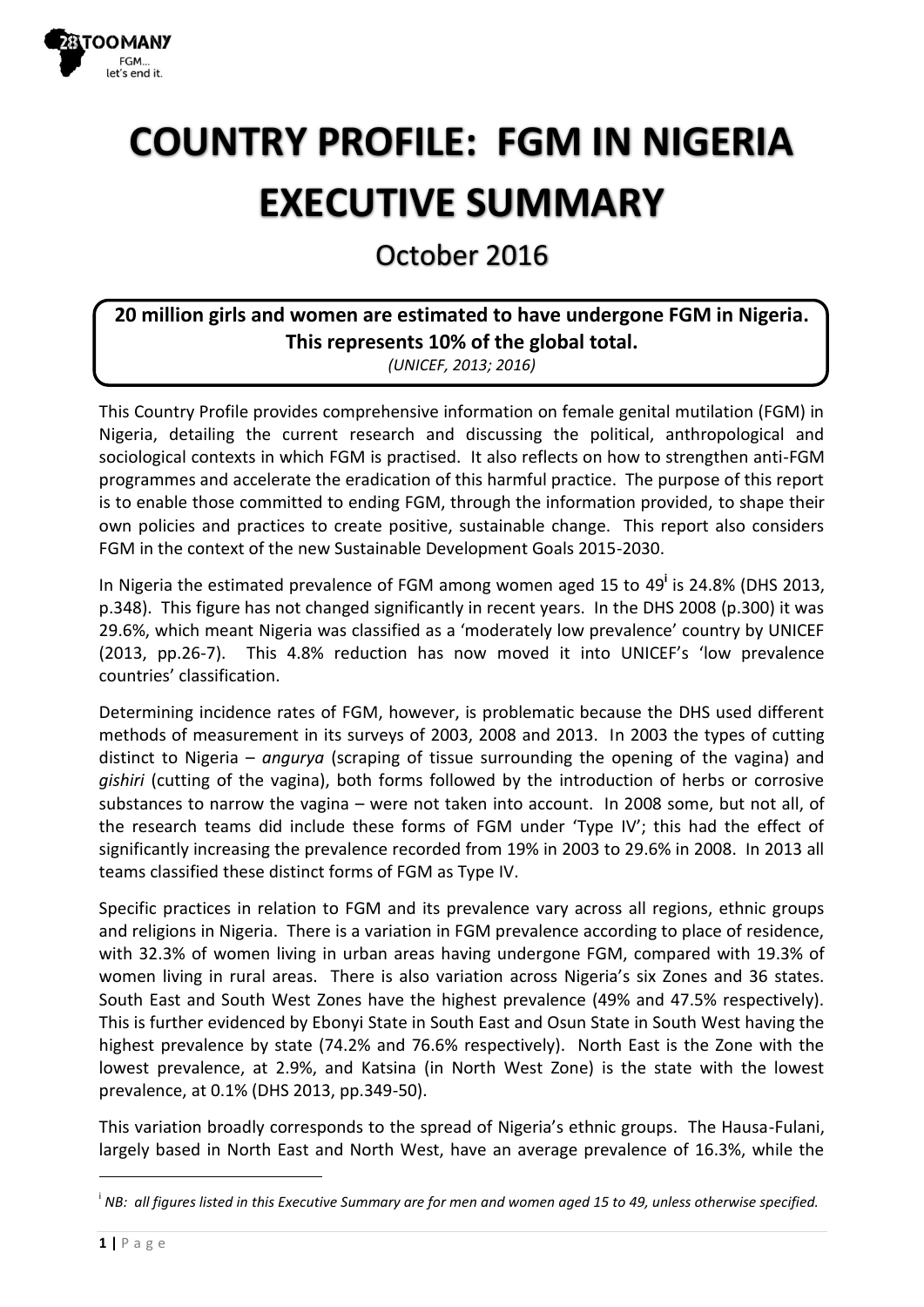

Yoruba, mainly based in the South West, have a prevalence of 54.5%, and the Igbo, mainly based in the South East, have a prevalence of 45.2% (p.349). However, social and physical mobility means the lines between ethnic groups and their locations are becoming increasingly blurred in modern Nigeria.

North West and North East Zones tend to be inhabited by Muslim women, among whom the prevalence of FGM is 20.1%. The south and a central belt (running from north to south) is inhabited by Catholics and other Christians, among whom prevalence is 31.4% and 29.3% respectively; the south is also inhabited by many women who practise traditionalist religions, among whom prevalence is highest at 34.8% (p.349).

In the DHS 2008 (p.306), the most commonly-reported perceived benefit of FGM is 'preserve virginity/prevent premarital sex', cited by 11.2% of women and 17.3% of men. However, 58.1% of women and 51.8% of men believe that FGM has no benefits. Questions about perceived benefits of FGM were not asked of respondents during the DHS 2013, which instead asked whether respondents believe it is a requirement of their religion (p.359). 15% of women and 23.6% of men believe that it is a requirement, and men and women who practise traditionalist religions are the most likely to give an affirmative response to this question.

Looking back over the fourteen years from when the first Nigerian DHS survey was conducted in 1999 to the latest in 2013, there has been a steady decline in support for FGM. In the DHS 1999 (p.139), 47% of women said it should be discontinued (men's views were not sought); in the DHS 2013 (p.362), 64.3% of women (and 62.1% of men) said that it should be discontinued.

In Nigeria, although the prevalence of FGM appears to be highest among the wealthier, bettereducated women who live in urban areas, these same women are the least likely to have their daughters cut before the age of 15, which suggests a decline in the practice from generation to generation in these families. This same group of women is also most in favour of discontinuing the practice. Conversely, although the prevalence of FGM is lowest among poorer women with little or no education who live in rural areas, these women are more likely to have their daughters cut. In other words, this cohort is the most likely to continue the practice, and shows the highest level of support for the continuation of FGM (see DHS 2013, pp.361-2).

FGM is most likely to take place in Nigeria during childhood. The major exception is when women in certain ethnic groups undergo FGM during the birth of their first child, because of a belief that it is critical that a baby not touch its mother's clitoris (Alo & Babatunde, 2011). Many girls are cut as infants (16% of girls aged 0 to 14 undergo FGM before their first birthday), and most women (82%) aged 15 to 49 who have had FGM state that they were cut before the age of five (DHS 2013, pp.352-3).

The most common type of FGM in Nigeria is 'cut, flesh removed', with 62.6% of women who undergo FGM experiencing this type. 'Cut, no flesh removed' is experienced by 5.8% of women who undergo FGM, and 'sewn closed' (i.e. infibulation – Type III) is experienced by 5.3% of women who undergo FGM (DHS 2013, p.350). *Angurya* cuts are performed on 24.9% and *gishiri* cuts on 5.1% of women who experience 'other' or 'unclassified' types of FGM (p.351). Among girls aged 0 to 14 who undergo FGM, 2.7% are 'sewn closed' (Type III) (p.357).

Most instances of FGM are carried out by traditional practitioners; the remainder are carried out by medically trained personnel (or by unknown parties) (p.357). The slight increase in the use of traditional practitioners that is evidenced through the DHS data may be indicative of the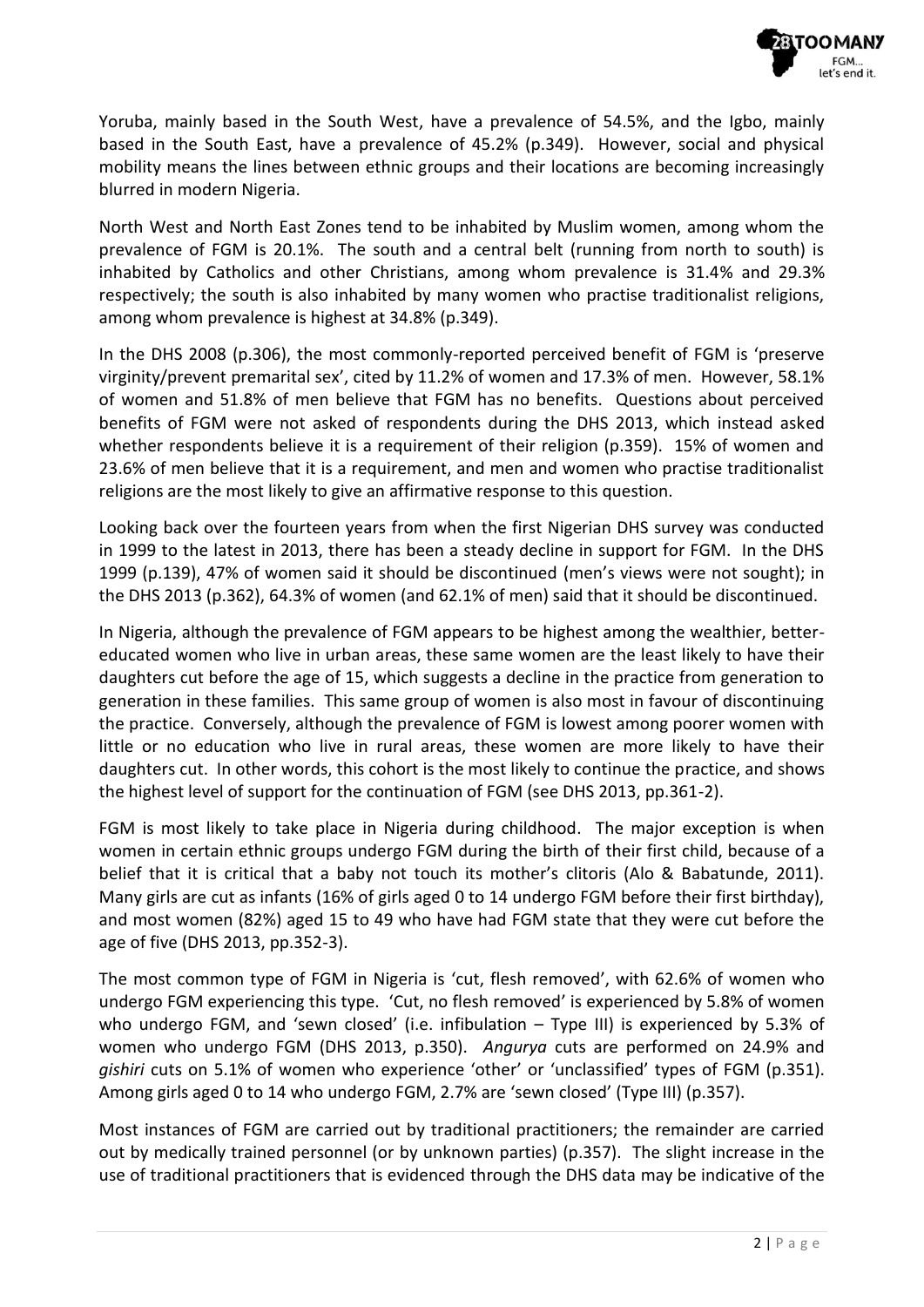

laws against FGM put in place in some states, as doctors and nurses become more reluctant to take part in the practice.

The evidence suggests that, of younger women with daughters aged 0 to 14, those with a higher level of education are less likely to have their daughters cut (p.354). Education is therefore vital, but access to it is particularly restricted in rural areas, and the rural north shows the greatest gender disparity in schooling. Most of the data sources consulted for this Country Profile report that the lowest school-attendance rates are in the north-east, and the highest are in the south-east. It appears that, in general, attendance declines with increasing age, especially over the age of 16, and, significantly, the rate of decline increases more quickly for females over the age of 15 than for males (pp.28-9).

A module on how to deal with the effects of FGM was recently included in the curricula for training of doctors and nurses (Chatora, 2016). With the inclusion of a target for the elimination of FGM in the Sustainable Development Goals (SDGs), the World Health Organization (WHO) has issued new guidelines on the management of health complications arising from FGM. These provide standards to be used in the designs of professional training curricula for health workers, and give guidance to policy makers and those involved in developing and implementing health policies and protocols.

In May 2015, a federal law was passed banning FGM and other harmful traditional practices (HTPs), but this Violence Against Persons Prohibition Act (VAPP) only applies to the Federal Capital Territory (FCT) of Abuja. It is up to each of the 36 states to pass similar legislation in its territory. 13 states already have similar laws in place (listed in Appendix II); however, there is an inconsistency between the passing and enforcement of laws, the improvement of which depends on state and federal police capacity and willingness (The Guardian, 2016).

Although freedom of press in Nigeria is limited, social media is taking a strong hold across the country and has been used effectively to draw the attention of Federal and State Governments to violence against women and girls. Her Excellency Aisha Buhari, the First Lady of Nigeria has been active in encouraging female leaders and the wives of state governors to take up the issue of FGM, and introduce and implement the laws against FGM and child marriage in their states. *The Guardian's* End FGM Global Media Campaign (GGMC) has, alongside other projects that target influencers, recently run a successful Media Training Academy for activists, journalists and religious broadcasters, training them on effective ways to use the media in activism against FGM. Immediately after this, a number of new projects were begun by graduates.

Nigeria is one of the 17 countries included in the UN Joint Programme (UNJP) to end FGM within a generation. Both international and smaller organisations in Nigeria are able to work openly on anti-FGM programmes and their endeavours have been supported by the previous and current Federal Governments. Non-governmental organisations (NGOs) use a variety of strategies in their work, including community-dialogue approaches (often aiming to include traditional and religious leaders in discussions), addressing the health risks of FGM, raising awareness in schools, equipping traditional practitioners with new skills and sources of income, and using media (in various forms) to spread messages further. Examples of these strategies include the work of grassroots organisations Safehaven Development Initiative, CHCEEWY, AHI and SIRP. Nationally, Girl Effect have been working to encourage the inclusion of education on HTPs in school curricula and teacher training. There are also good examples of partnerships between organisations, including the collaboration between the GGMC and activists from NGO CESVED, who work in Cross River State. A detailed overview of NGOs and their strategies is included in this report at page 55.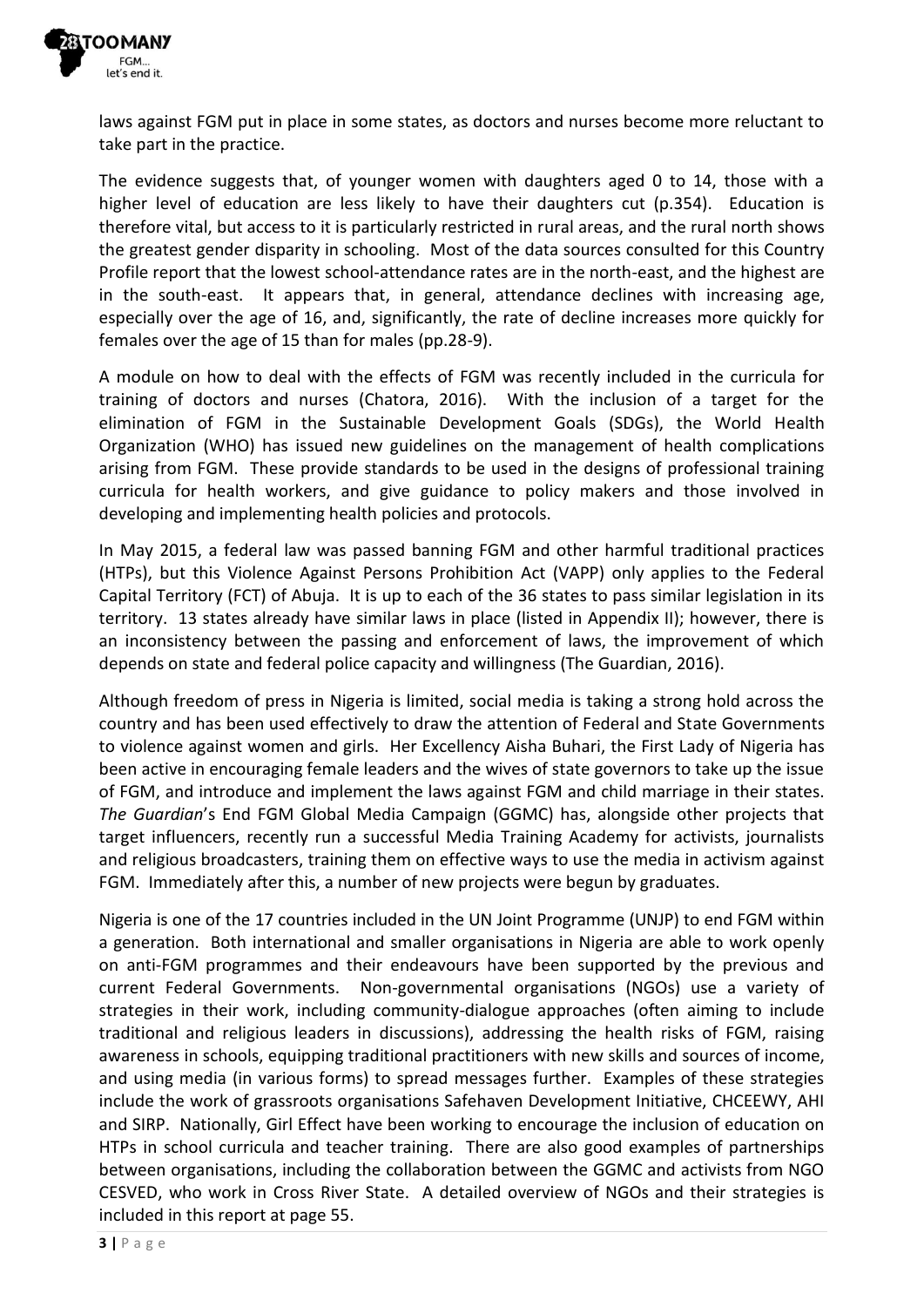

We propose the following measures:

- *Adopt culturally relevant programmes.* There is a strong national message against FGM, but this needs to be reinforced at state and district levels, to ensure changes in behaviours and attitudes towards FGM take hold within communities.
- *Provide long-term funding*. Funding is a common problem across the development sector. Organisations working against FGM need sustained and committed support from government programmes, particularly given the conflict in parts of the country, which increases the vulnerability of girls and women. They also need to continue reaching out for partnership and networking opportunities among themselves, across states, and with other national and international organisations.
- *Consider FGM in response to the SDGs*. The SDGs contain a specific target for the elimination of FGM by 2030. This will be an incentive to countries to take more positive action against the practice.
- *Improve access to education*. Facilitating education and supporting girls through secondary and further education is vital, as current figures indicate that better-educated mothers are less likely to have their daughters cut.
- *Increase health resources, improve access to healthcare and provide healthcare professionals training and guidance on managing health complications related to FGM.*
- *Introduce and increase enforcement of relevant laws at state level, and ensure those responsible for FGM are prosecuted.*
- *Foster effective and diverse media campaigns*. Effective campaigns reach out to various regions and sections of society, especially women, and/or take advantage of the recent social media boom.
- *Encourage faith leaders and faith-based organisations* to act as agents of change, challenge misconceptions that FGM is a religious requirement and be proactive in ending FGM.
- *Engage with men and boys when conveying the anti-FGM message.*
- *Government facilitation of a federal-wide and cross-state network of organisations working towards the elimination of FGM.* This may be done in collaboration with UNFPA and UNICEF, as part of the UNJP, and would encourage learning and provide a framework for coordinating resources and action.

Further work and research is required to inform anti-FGM programmes and analyse trends and practices across Nigeria. Consistency in the questions asked and the age cohorts of subjects will allow for more accurate analysis. The challenge of collecting reliable data on an illegal practice needs addressing at both a national and global level.